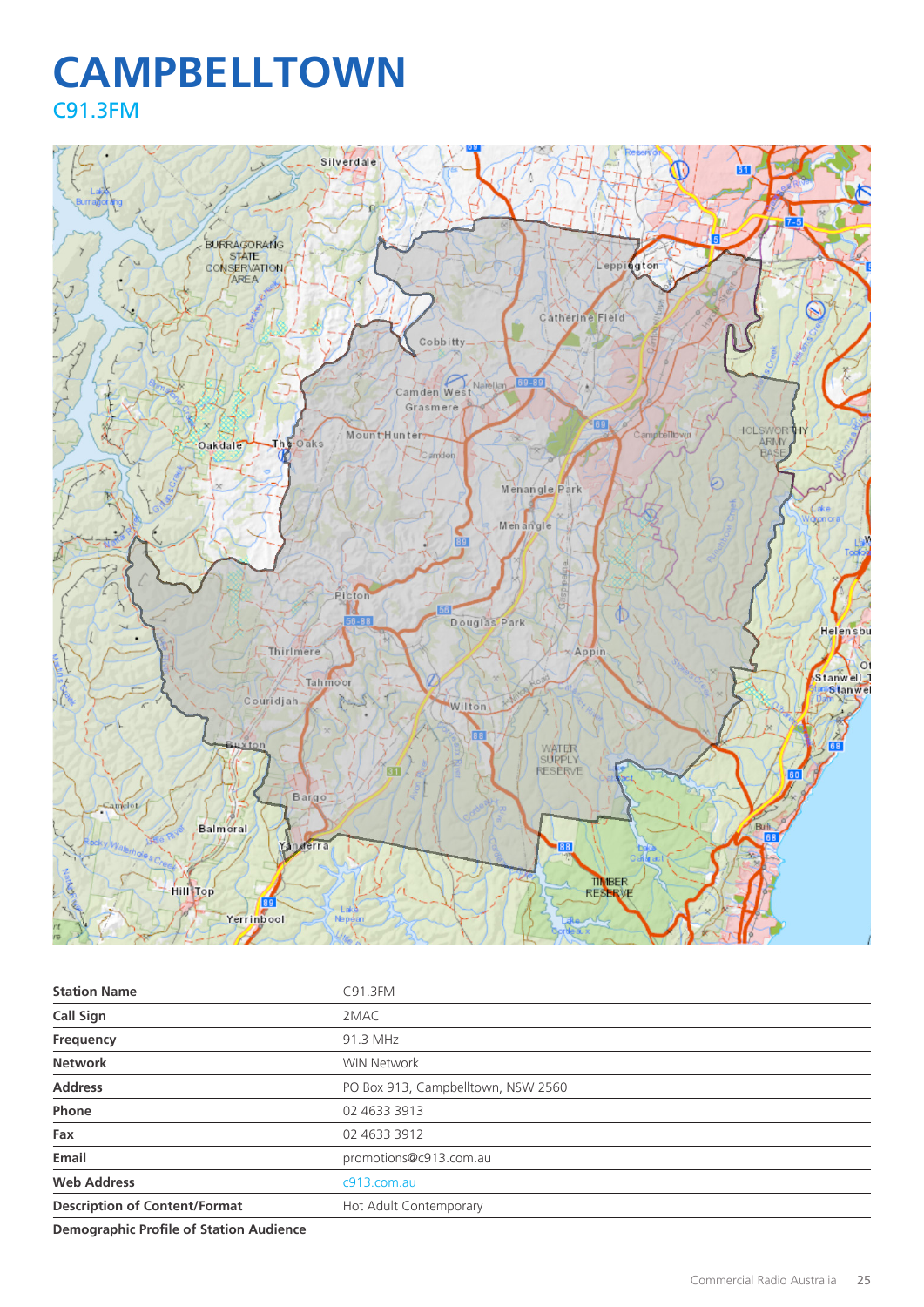# **CAMPBELLTOWN**

Campbelltown is a significant regional centre on the fringe of Sydney's south-western suburban sprawl. Campbelltown offers an ideal combination of both city and country – bounded on one side by the Georges River and the Woronora Plateau, and on the other by rolling hills.

Campbelltown is approximately an hour by road or rail from the Sydney CBD and even less from Sydney Airport. The area is home to a major regional hospital, university, two TAFE campuses and home of the annual Fishers Ghost festival.

In comparison to the 2011 census, the population of the radio licence area for Campbelltown has increased by 14.61% to 280,664. Over 42% of the population is over the age of 40 years. The birthplace for 75% of the population was Oceania including Australian, New Zealander, Indigenous and Islander persons.

Of the 63,367 people attending an educational institution, 43% were either in infants or primary, 32% were attending a secondary educational institution, 8% attending TAFE and 17% attending University or another tertiary institution. Of the 103,245 people who already have a tertiary qualification, 68% have a certificate, diploma or another tertiary qualification and 32% have a degree.

Of the total dwellings (87,561) in Campbelltown, 26% of dwellings are owned outright and 45% are mortgaged. Private rental properties represented 20% of total dwellings.

13% of the total households (87,214) in Campbelltown have a household income range between \$78,000 – \$103,999pa; 13% between \$104,000 – \$129,999pa; and 24% over \$130,000pa.

All major banks, car dealers, hardware, electrical/appliances, fast-food restaurants and an extensive selection of national retail, chain and independent stores are represented in the region.

#### **AGRICULTURE**

The farms in the district support nearly 5 thousand meat cattle. The region also produced over 62 thousand kilograms of peaches, 28 thousand kilograms of nectarines and 100 thousand kilograms of apples.

#### EMPLOYMENT

The majority (62%) of the labour force of 140,452 is employed full time. The main industries of employment are:

- Manufacturing/Electricity Gas Water and Waste Services/Construction;
- Wholesale Trade/Retail Trade/Accommodation and Food Services; and
- Education and Training/Health Care and Social Assistance.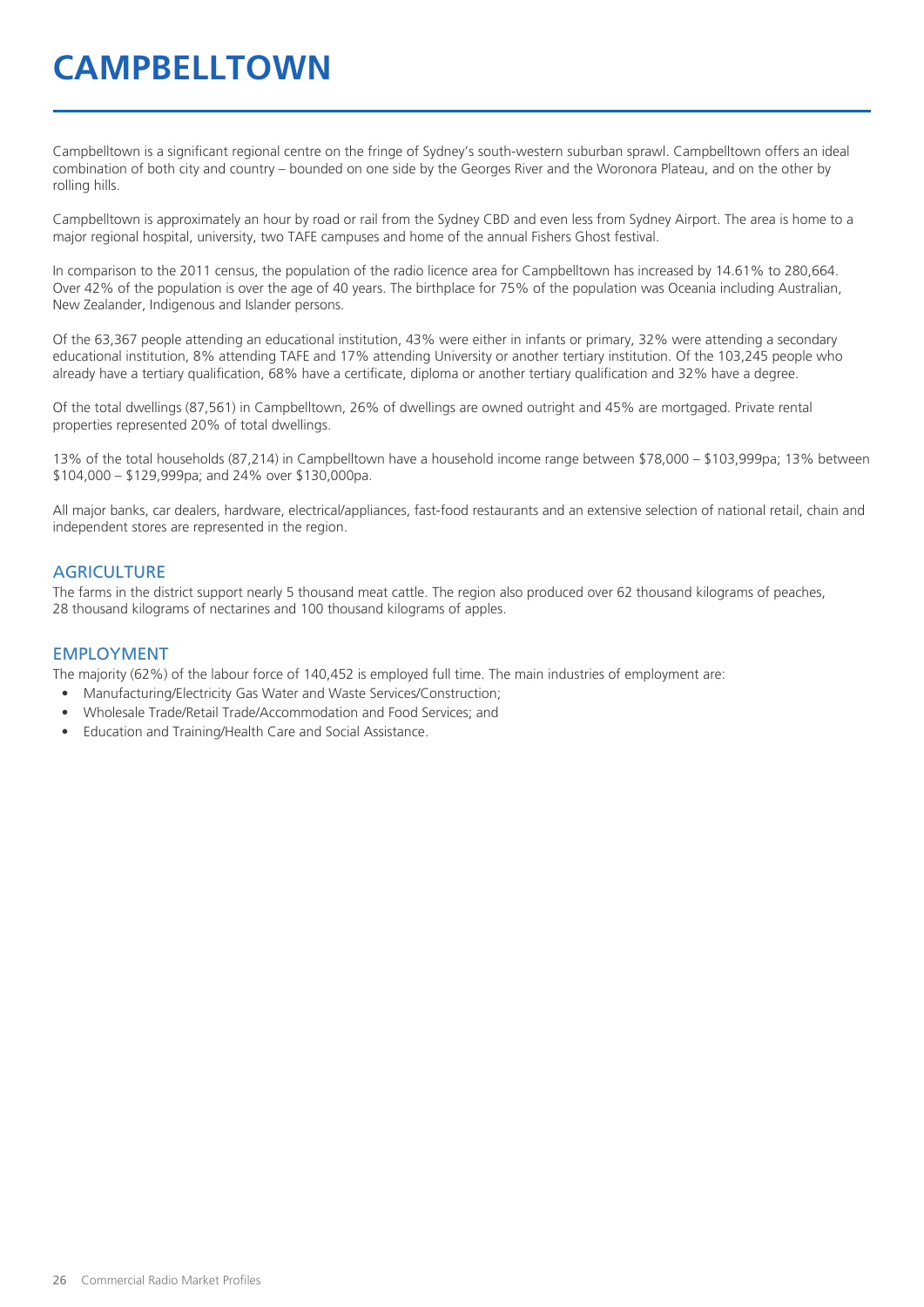# **CAMPBELLTOWN**

## AGE COHORTS

| Age                          | Male    | Female  | <b>Total</b> | <b>Market</b><br>population |
|------------------------------|---------|---------|--------------|-----------------------------|
| $10 + \gamma$ ears           | 116,443 | 121,507 | 237,950      | 84.78%                      |
| 0-9 years                    | 21,847  | 20,867  | 42,714       | 15.22%                      |
| $10-17$ years                | 15,801  | 14,953  | 30,754       | 10.96%                      |
| 18-24 years                  | 13,672  | 13,049  | 26,721       | 9.52%                       |
| 25-39 years                  | 29,428  | 31,346  | 60,774       | 21.65%                      |
| 40-54 years                  | 27,226  | 28,547  | 55,773       | 19.87%                      |
| 55-64 years                  | 15,225  | 16,503  | 31,728       | 11.3%                       |
| 65-74 years                  | 10,303  | 10,654  | 20,957       | 7.47%                       |
| $75+$ years                  | 4,788   | 6,455   | 11,243       | 4.01%                       |
| Total 2011 population        | 120,491 | 124,395 | 244,886      |                             |
| <b>Total 2016 population</b> | 138,290 | 142,374 | 280,664      | 100%                        |
| % change 2011-2016           |         |         | 14.61%       |                             |

## LABOUR FORCE

| <b>Employment classification</b> | Total   | Labour force |
|----------------------------------|---------|--------------|
| Full-time employed               | 87,598  | 62.37%       |
| Part-time employed               | 37,286  | 26.55%       |
| Not stated employed              | 7,007   | 4.99%        |
| Unemployed                       | 8.561   | 6.1%         |
| <b>Total labour force</b>        | 140,452 | 100%         |

## HOUSEHOLD INCOME

| Income range (pa)       | <b>Total</b> | Occupied<br>dwellings |
|-------------------------|--------------|-----------------------|
| $$0 - $7,749$           | 1,018        | 1.17%                 |
| $$7,750 - $20,999$      | 2,890        | 3.31%                 |
| $$21,000 - $41,999$     | 12,707       | 14.57%                |
| $$42,000 - $77,999$     | 18,298       | 20.98%                |
| $$78,000 - $103,999$    | 11,455       | 13.13%                |
| $$104,000 - $129,999$   | 11,028       | 12.64%                |
| $$130,000 - $155,999$   | 7,434        | 8.52%                 |
| $$160,000 - $181,999$   | 4,811        | 5.52%                 |
| $$182,000 - $207,999$   | 3,309        | 3.79%                 |
| $$208,000+$             | 5,696        | 6.53%                 |
| Not stated              | 8,568        | 9.82%                 |
| <b>Total households</b> | 87,214       | 100%                  |

## FAMILY STRUCTURE

| <b>Type of family</b>         | <b>Total</b> | <b>Total families</b> |
|-------------------------------|--------------|-----------------------|
| Couple families - Children    | 38,703       | 51.28%                |
| Couple families - No children | 22,328       | 29.58%                |
| Single parents                | 13.691       | 18.14%                |
| Other families                | 757          | $1\%$                 |
| <b>Total families</b>         | 75,479       | 100%                  |

## **OCCUPATION**

| <b>Employment classification</b>                                     | <b>Total</b> | <b>Occupations</b> |
|----------------------------------------------------------------------|--------------|--------------------|
| Managers/Professionals                                               | 35,222       | 26.7%              |
| Technicians & trade workers/<br>Community & personal service workers | 33,843       | 25.66%             |
| Clerical & administrative workers                                    | 21,170       | 16.05%             |
| Sales workers                                                        | 12,752       | 9.67%              |
| Machinery operators & drivers/Labourers                              | 26,460       | 20.06%             |
| Not stated                                                           | 2.458        | 1.86%              |
| <b>Total</b>                                                         | 131.905      | 100%               |

## INDUSTRY

| Industry                                                                                                      | Total   | Workforce |
|---------------------------------------------------------------------------------------------------------------|---------|-----------|
| Agriculture, forestry & fishing                                                                               | 999     | 0.77%     |
| Mining                                                                                                        | 516     | $0.4\%$   |
| Manufacturing/Electricity, gas, water &<br>waste services/Construction                                        | 26,501  | 20.34%    |
| Wholesale trade/Retail trade/<br>Accommodation & food services                                                | 25,784  | 19.79%    |
| Transport, postal & warehousing/<br>Information, media & communications                                       | 11,099  | 8.52%     |
| Financial & insurance services/<br>Rental hiring & real estate services/<br>Administration & support services | 11.238  | 8.63%     |
| Professional scientific & technical services                                                                  | 6,370   | 4.89%     |
| Public administration & safety                                                                                | 8,727   | 6.7%      |
| Education & training/Health care &<br>social assistance                                                       | 25,475  | 19.56%    |
| Arts & recreation services                                                                                    | 1,453   | 1.12%     |
| Other services                                                                                                | 5,011   | 3.85%     |
| Not stated                                                                                                    | 7.099   | 5.45%     |
| Total                                                                                                         | 130,272 | 100%      |

## ANNUAL HOUSEHOLD EXPENDITURE

| <b>Product or service</b>            | $$000's$ (pa) |
|--------------------------------------|---------------|
| Food & non-alcoholic beverages       | 1,265,986     |
| Alcoholic beverages                  | 148,624       |
| Clothing & footwear                  | 235,854       |
| Household furnishings & equipment    | 355,647       |
| Furniture & floor covering           | 119,775       |
| Household appliances                 | 81,453        |
| Household services & operation       | 276,496       |
| Medical care & health expenses       | 460,778       |
| Motor vehicle purchase               | 300,969       |
| Motor vehicle running costs          | 671,404       |
| Recreation                           | 921,282       |
| Recreational & educational equipment | 239,842       |
| Holidays                             | 441,446       |
| Personal care                        | 152,566       |